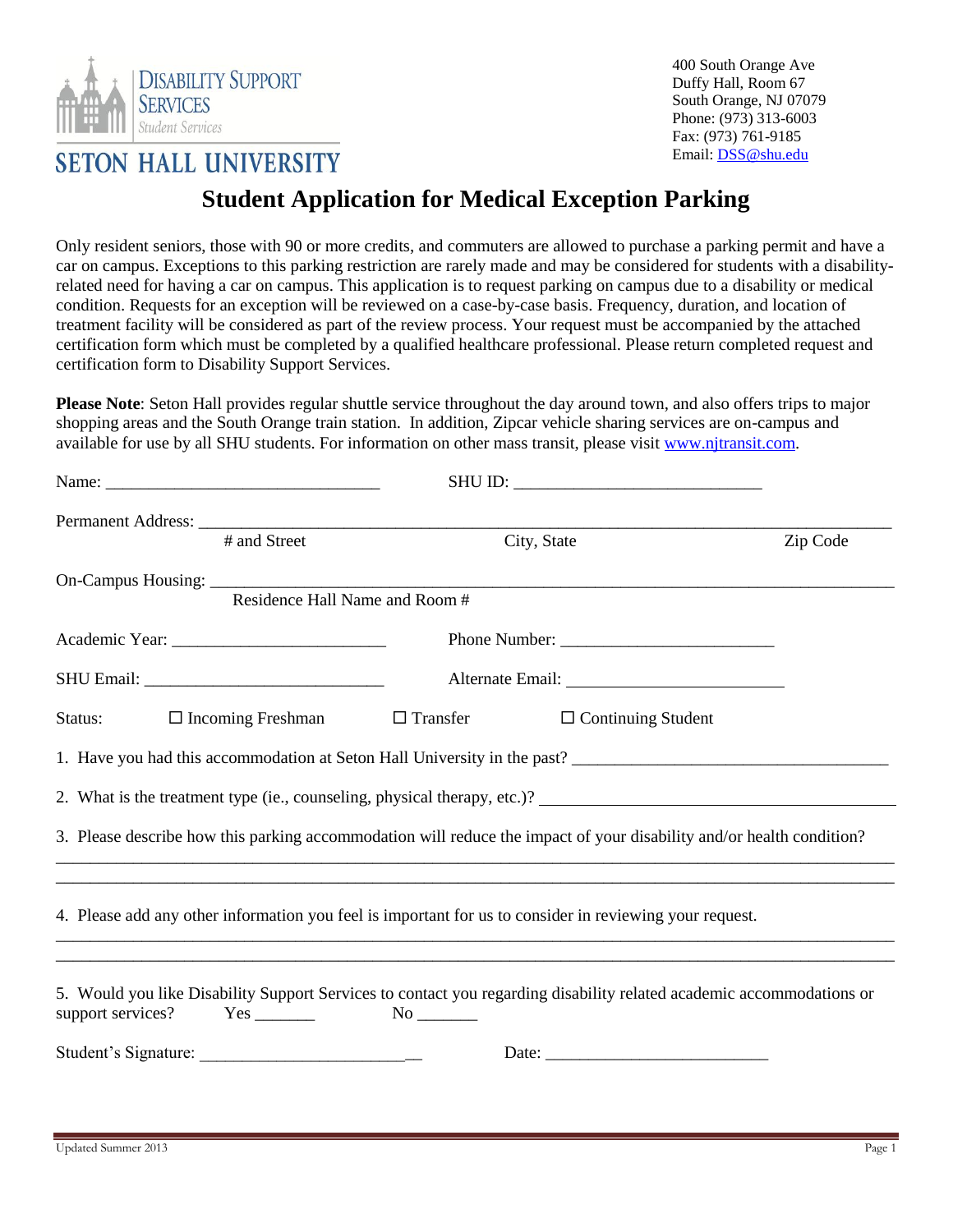

## **Student Medical Exception Parking Parking Services Form**

| <b>Student Contact Information:</b>   |                                                   |          |
|---------------------------------------|---------------------------------------------------|----------|
|                                       |                                                   |          |
|                                       |                                                   |          |
| # and Street                          | City, State                                       | Zip Code |
|                                       | On-Campus Housing: Residence Hall Name and Room # |          |
|                                       |                                                   |          |
|                                       |                                                   |          |
|                                       |                                                   |          |
|                                       |                                                   |          |
|                                       | <b>DSS Office Use Only</b>                        |          |
| <b>APPROVED</b>                       |                                                   |          |
| <b>DENIED</b>                         |                                                   |          |
|                                       |                                                   |          |
| Date Processed/Approved: ____________ |                                                   |          |